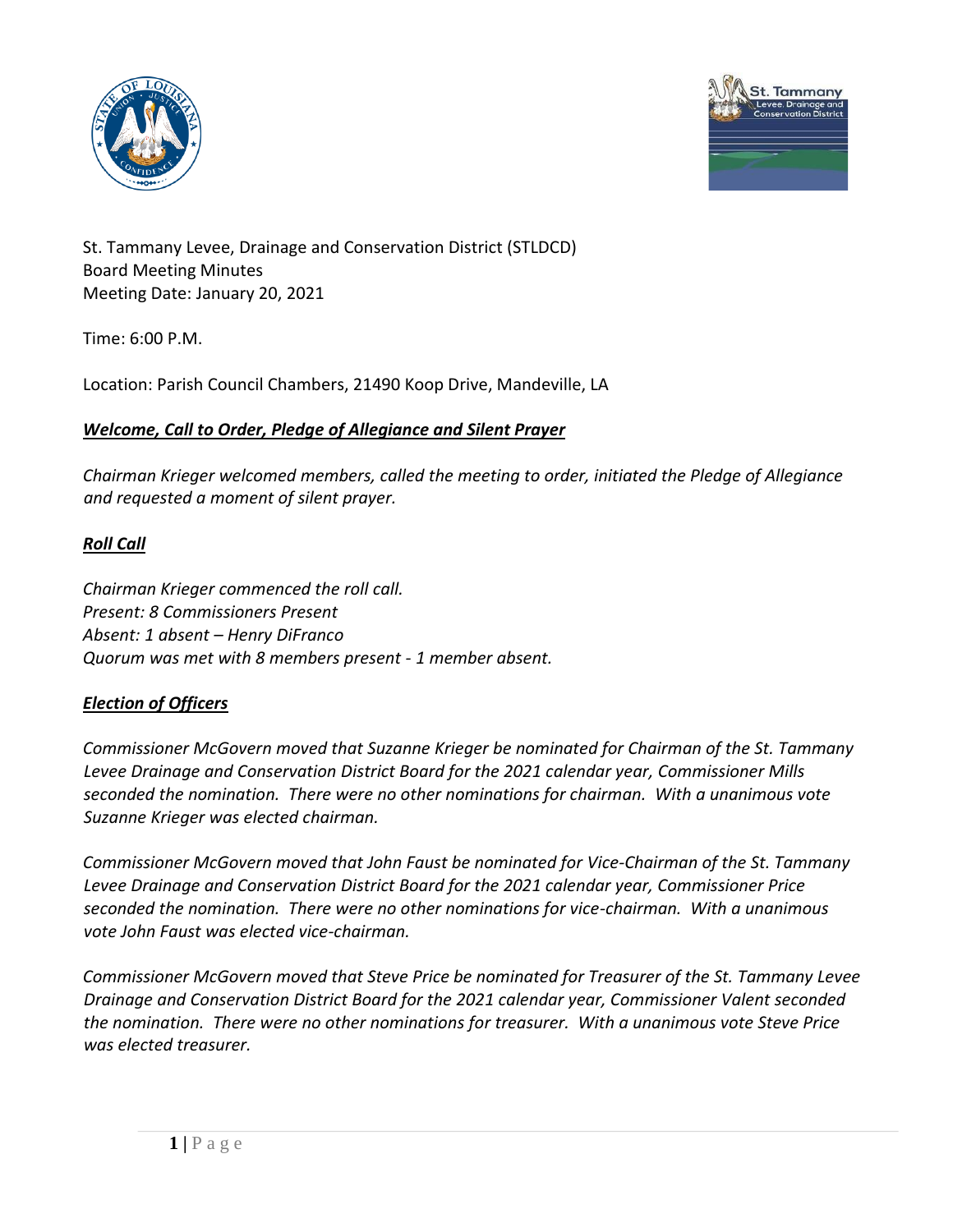*Commissioner McGovern moved that Cody Bruhl be nominated for Secretary of the St. Tammany Levee Drainage and Conservation District Board for the 2021 calendar year, Commissioner Morel seconded the nomination. There were no other nominations for treasurer. With a unanimous vote Cody Bruhl was elected secretary.*

## *Updates on Old Business*

- A. Update on CEA with St. Tammany Parish Government *Commissioner Krieger informed the board that the cooperative endeavor agreement with St. Tammany Parish Government has been signed.*
- B. Louisiana Watershed Initiative Round 1 Funding *Glenn Ledet with NSI gave an update.*
- C. Status of Slidell Levee System (East Segments Task Order with CPRA) *Glenn Ledet with NSI gave update.*
- D. St. Tammany Coastal Study *Glenn Ledet with NSI gave an update on the status of the phase three coastal study and the pump station preliminary status.*
- E. Tidal Gauge *Chairman Krieger reported that she had spoken to John Troutman and they will continue working to get the maintenance funding and she will report back to the board at the next meeting.*
- F. STLDCD Web Site *Commissioner Krieger received information from Commissioner DiFranco that the website has been updated.*
- G. Public Comments None

#### *New Business*

A. Stakeholder Meetings – *No meetings took place.* 

#### B. Committee Assignments

*Commissioner Krieger asked the members to continue their discussions with the Chair on finalizing committee assignments. The Chair thanked the members for their commitment to serve on the impending committees as they go forward with the upcoming projects.* 

#### *PUBLIC COMMENT - None*

#### *Treasure's Report*

*Commissioner Krieger presented the previous month's financial report. November financial reports show the beginning balance of \$27,522.56. Check to DHHM in the amount of \$312.50 and cleared. The ending balance for November is \$27,210.06. The Treasurer is in receipt of a reimbursement of \$18,1301.19 from*